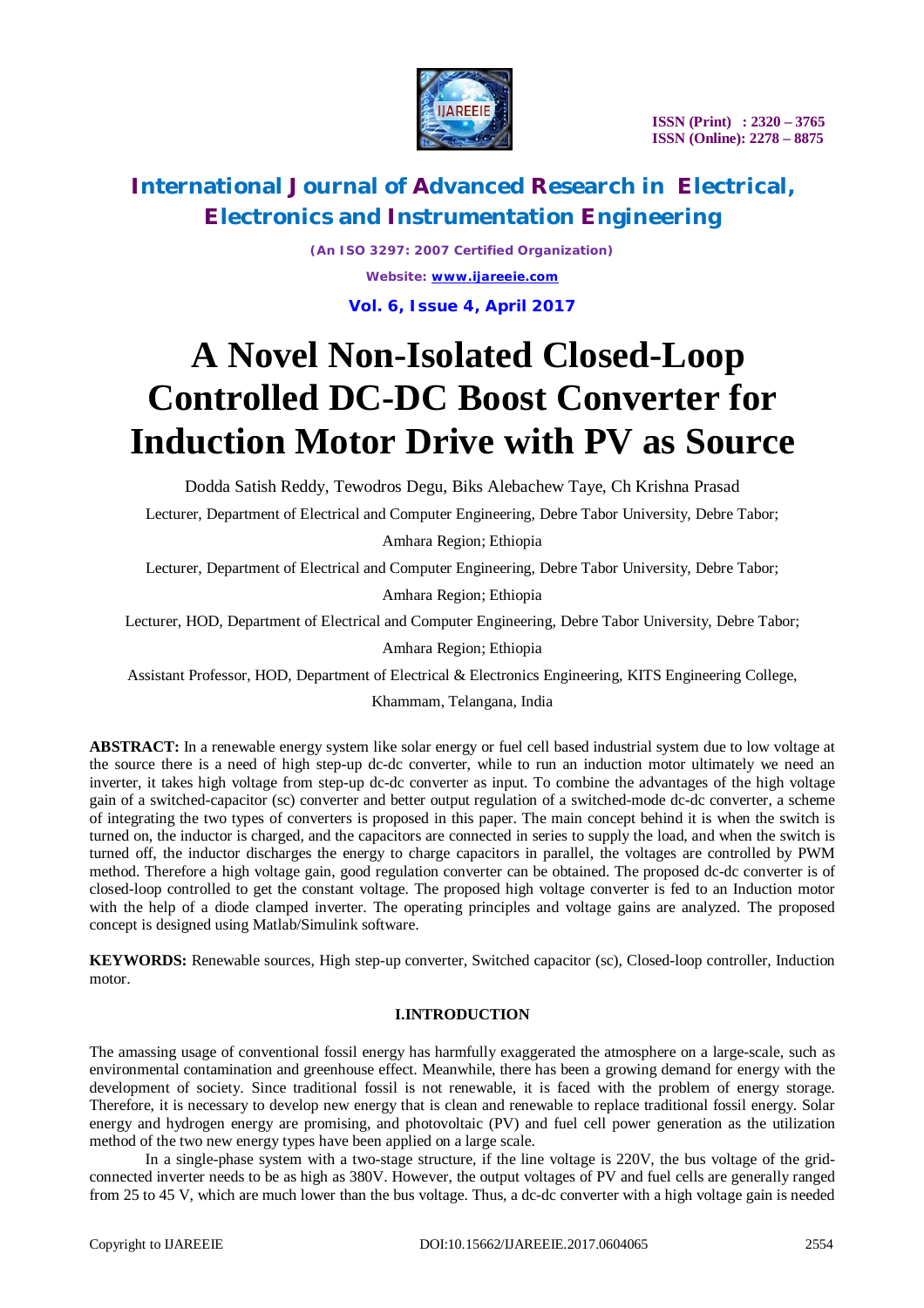

**ISSN (Print) : 2320 – 3765 ISSN (Online): 2278 – 8875**

### **International Journal of Advanced Research in Electrical, Electronics and Instrumentation Engineering**

*(An ISO 3297: 2007 Certified Organization)*

*Website: [www.ijareeie.com](http://www.ijareeie.com)*

#### **Vol. 6, Issue 4, April 2017**

to boost the outputs of PV and fuel cells. By increasing the turn's ratio of the transformer in isolated converters, a high voltage gain can be obtained. How-ever, a too large turn's ratio will lead to a large leakage inductor. As a result, the voltage stress of the switch will be increased; where as the efficiency of the converter is degraded.

Among the non-isolated dc-dc converters, the boost converter is usually used for voltage step up. However, the duty cycle will approach to unity when the output voltage is much higher than the input voltage. Thus, the current ripple of the inductor and turn-off current of the power device are large, which results in large conduction loss, switching loss, and thus low efficiency [10], [11]. By cascading another boost converter, a high voltage gain can be easily obtained [12]. However, too many components are required, leading to high cost and low overall efficiency.

Introducing a coupled inductor into the non-isolated converter and selecting an appropriate turns ratio of the couple inductor can increase the voltage gain effectively. However, a snubber circuit is needed to absorb the energy stored in the leakage inductor. This will lead to circuit complexity and low efficiency. In [13]-[17], the active-clamp technique is incorporated to suppress the voltage spike of the switch and regenerate the energy stored in the leakage inductor to the load, which leads to improved efficiency. However, the input current of the proposed converter is pulsating, and the resonance between the leakage inductor and the parasitic capacitor of the output diode is severe.

The switched-capacitor (SC) converter can be obtained a high voltage gain, but the input current is pulsating, and the load and the line regulation is poor. Meanwhile, the voltage gain is predetermined by the circuit structure [18]. By incorporating the SC structure into te switching mode dc-dc converters, the voltage gain can be dramatically increased with an appropriate duty cycle while the voltage regulation is achieved [18]-[20]. Moreover, the pulsating input current can be reduced. However, there still exist some deficiencies in the converters. For example, the circuit proposed in[18] cannot be infinitely extended. Thus, in the situation where an enormous voltage gain is needed, the duty cycle is still relatively large. Moreover, the voltage of the elementary circuit proposed in [19] and [20] is not high enough. When an extension circuit is added to increase the voltage gain further, the topology will be complicated and with high cost.

The voltage gain of the SC converter is high, but the output voltage is not regulated. The output regulation of the non-isolated switching-mode dc-dc converter is excellent, but the voltage gain cannot be too high for achieving high efficiency. This paper process combination method of the SC converters and the switching mode dc-dc converter. The basic approach is introducing multiple capacitors into the switching-mode dc-dc converted. When the switch is off, the energy released from the inductor is used to charge the capacitors in parallel. When the switch is on, the capacitors are connected in series to supply the load. Thus the voltage gain is decreased, leading to small ripple current and turnoff current of the switch, and the high efficiency can be expected. Meanwhile, the voltages of the capacitors are well regulated, thus achieving a tightly regulated output voltage. In addition, the new converters proposed in this paper can be infinitely extended when an enormous voltage gain is needed.



Fig 1 Block diagram of proposed system.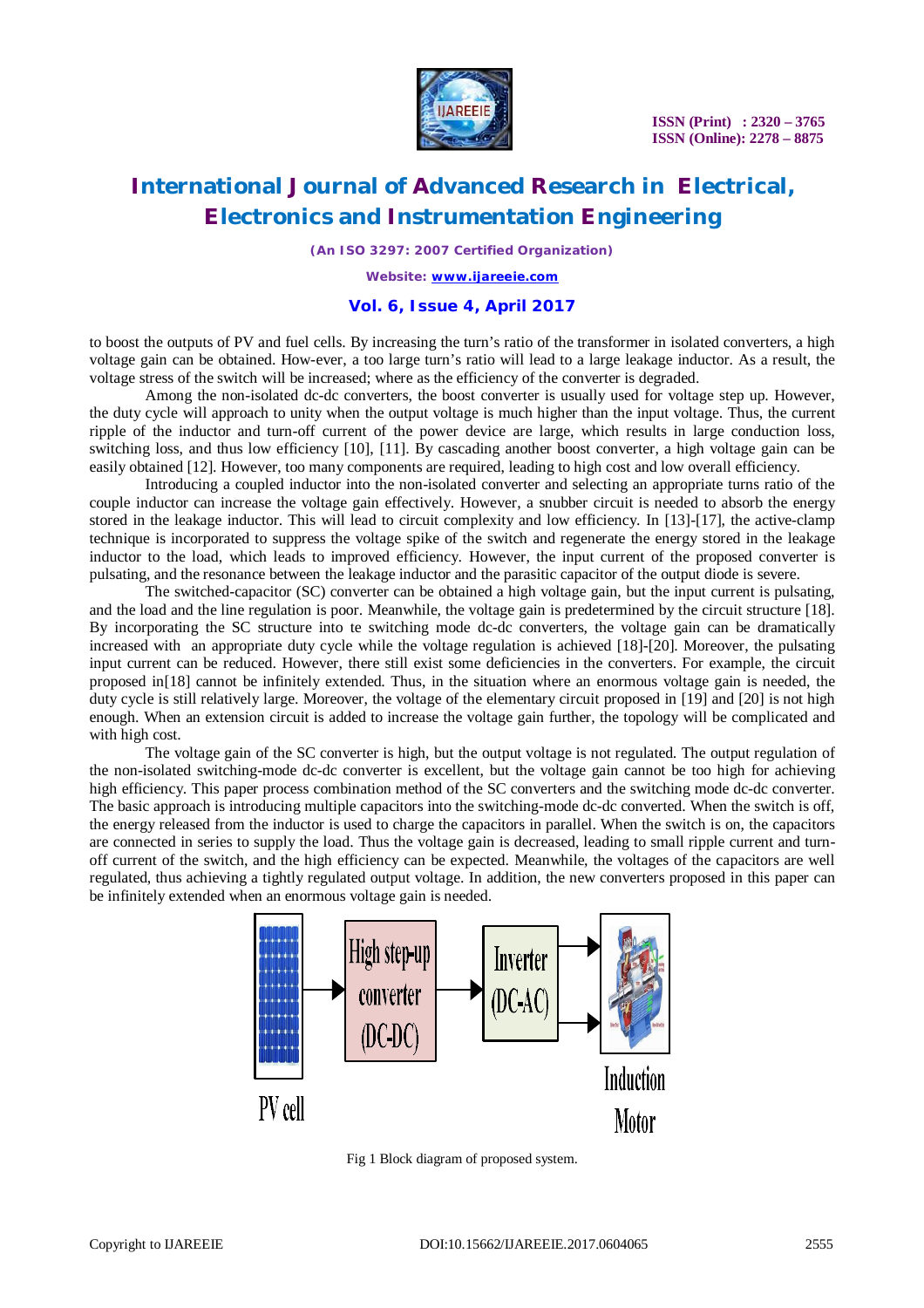

*(An ISO 3297: 2007 Certified Organization)*

*Website: [www.ijareeie.com](http://www.ijareeie.com)*

#### **Vol. 6, Issue 4, April 2017**

An induction motor is an asynchronous Ac machine which is having stator and rotor. The proposed Nonisolated dc-dc converter is connected to induction motor with the help of inverter. The whole concept can be applied to renewable energy sources. Fig 1 show the block diagram of proposed PV based high step-up nonisolated converter fed to induction motor drive.

### **II. NON-ISOLATED HIGH STEP-UP DC-DC CONVERTER WITH SWITCHED CAPACITOR UNIT**



Fig.2 Block diagram of proposed non-isolated dc-dc converter

To obtain a high voltage gain, the SCs in fig.2 should be connected in series as many as possible when switch Q is on. Moreover, the polarities of the capacitors to be connected in series should be different at the connection point. Likewise,  $C_1$  and  $C_3$  cannot be connected in series because the negative terminals of the two capacitors are connected through the input voltage source. The series-connected capacitors are connected to the output filter capacitor  $C_f$  and load resistor  $R_{LD}$  through diode  $D_0$ . Noted that  $D_0$  is used to prevent the output from being in parallel with one of the SCs when the power switch Q is turned off and the diodes conduct.

In fig 2, when Q is turned on, the input voltage source charges the inductor .Meanwhile;  $C_2$  is in series with the voltage source and C3 to supply the load through Q. When Q is turned off the inductor charges C2 and C3 simultaneously, and the load is powered by  $C_f$ . In this converter, one of the SCs is the boost capacitor and the other one is the buck-boost capacitor. The two capacitors and the voltage source are connected in series to supply the load.

$$
M = V_0/V_{g=} \ 1/1\text{-}Dy + Dy/1\text{-}Dy + 1 = 2/1\text{-}Dy
$$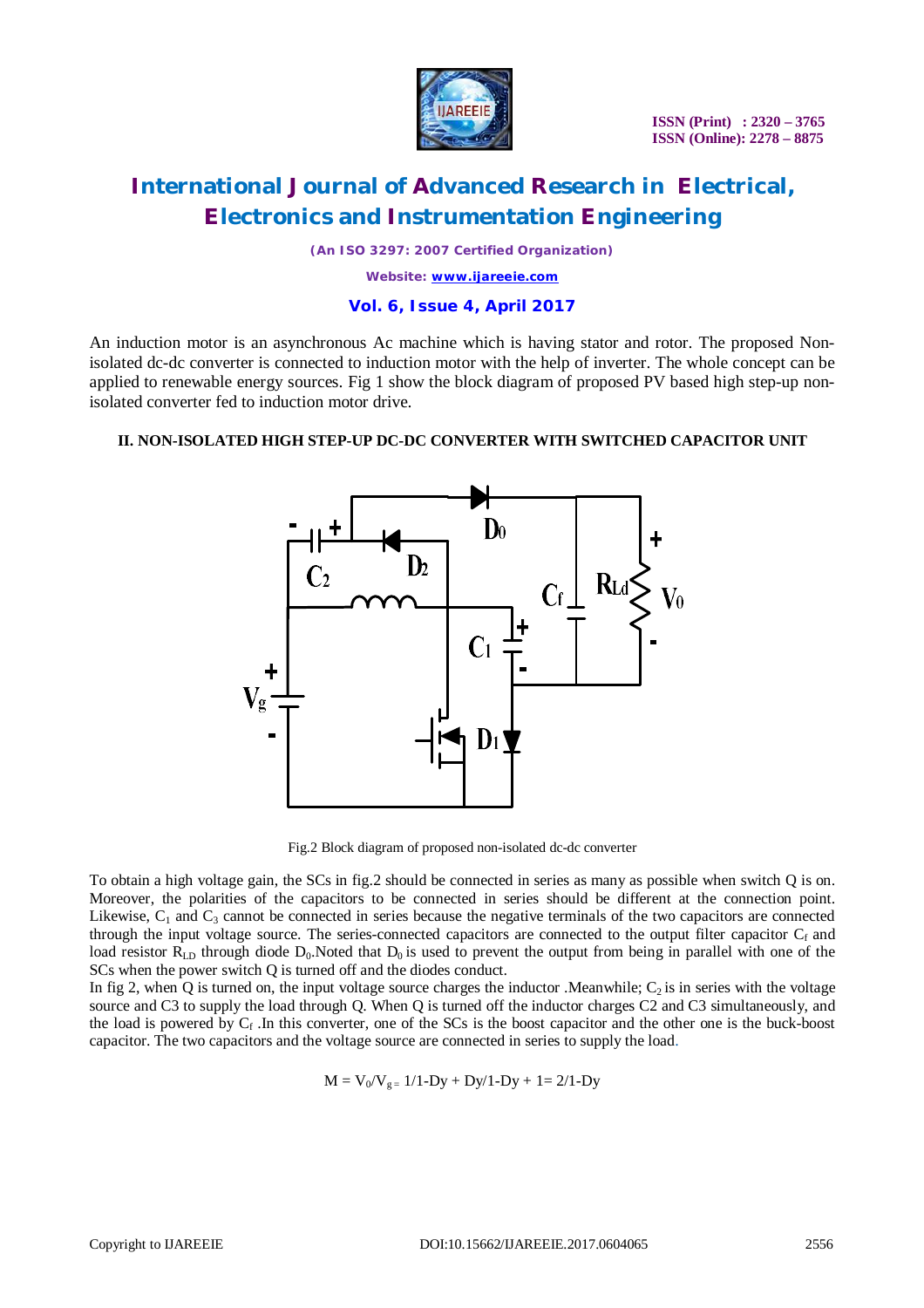

*(An ISO 3297: 2007 Certified Organization) Website: [www.ijareeie.com](http://www.ijareeie.com)* **Vol. 6, Issue 4, April 2017**

### **III. CLOSED-LOOP CONTROLLED HIGH STEP-UP CONVERTER**



Fig.3 Block diagram of proposed non-isolated dc-dc converter with closed-loop controller

The above fig 3 shows the closed-loop diagram of proposed dc-dc converter. To maintain output voltage constant a feedback system is implemented for open loop dc-dc converter. The closed-loop system is consisting of a proportional integral controller, saw-tooth pulse generator and a relational operator to compare signals from controller. A reference voltage is set for desired value of voltage; in this case it is 400V and compared it with open-loop voltage or actual voltage of the converter. The voltage error is observed and it is given to a PI controller for error compensation. The controller will give a compensated signal which is used for PWM operation as reference signal. A user defined signal saw-tooth is generated which is used as carrier signal for PWM operation. The two signals are compared with an operator and generated pulses are given to the switches.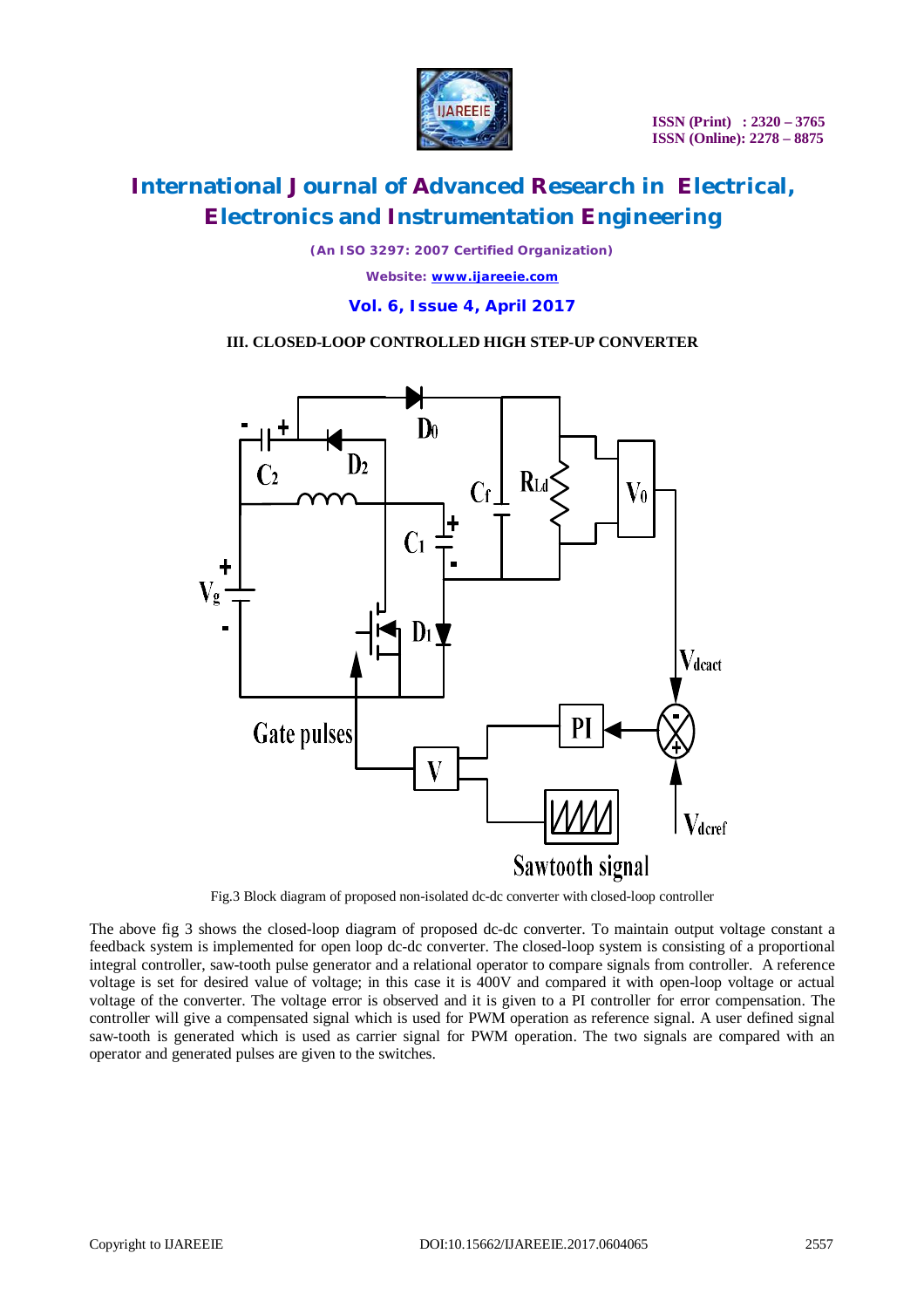

*(An ISO 3297: 2007 Certified Organization)*

*Website: [www.ijareeie.com](http://www.ijareeie.com)*

### **Vol. 6, Issue 4, April 2017**

### **IV. NON-ISOLATED CLOSED-LOOP CONTROLLED DC-DC BOOST CONVERTER FOR INDUCTION MOTOR DRIVE**



Fig 4 Non-isolated High step-up converter fed Induction motor drive

Fig 4 shows the proposed non-isolated High step-up dc-dc converter is fed with induction motor drive. This motor is broadly used because of its strong features and reasonable cost. A sinusoidal voltage is applied to the stator, which gives an induced electromagnetic field. A current in the rotor is induced due to this field, which creates another field that tries to align with the stator field, causing the rotor to rotate. A slip is created between these fields, when a load is applied to the motor. The frequency of the voltage is applied to the stator through power electronic switches, which allows the control of the speed of the motor. Finally the torque begins to fall when the motor reaches the steady state. The sinusoidal voltage is given by an inverter which is a diode-clamped inverter. This paper extensively focuses on standalone applications using renewable energy sources. Using this non-isolated dc-dc converter for motor drive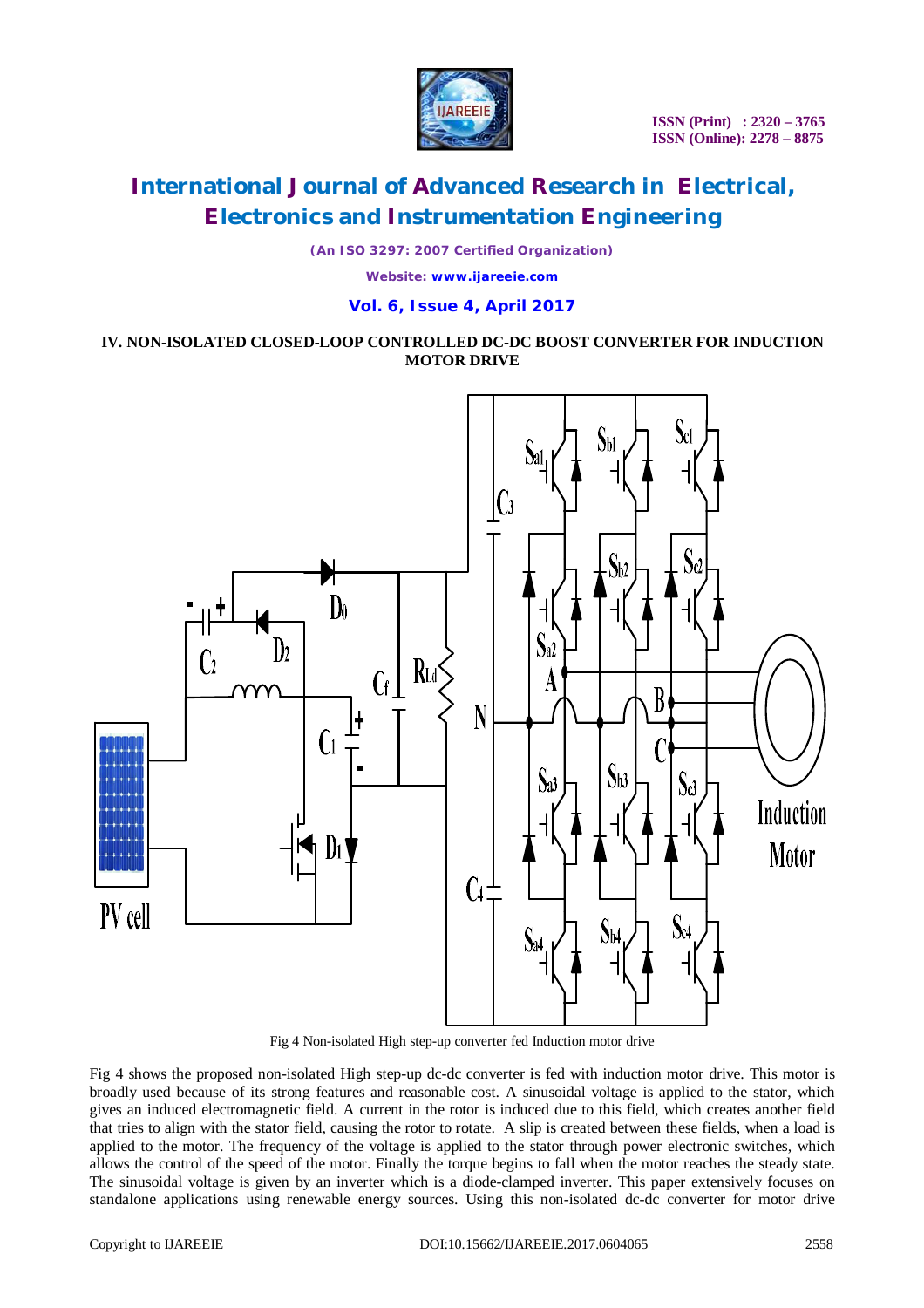

*(An ISO 3297: 2007 Certified Organization)*

*Website: [www.ijareeie.com](http://www.ijareeie.com)*

### **Vol. 6, Issue 4, April 2017**

operation the efficiency of the motor is also maintained. The performance of the motor characteristics are proven that this concept is efficiently used for industrial applications also for remote areas.

### **V. MATLAB/SIMULINK RESULTS**



Fig 5 Matlab/Simulink model of proposed high step-up dc-dc converter fed to induction motor drive

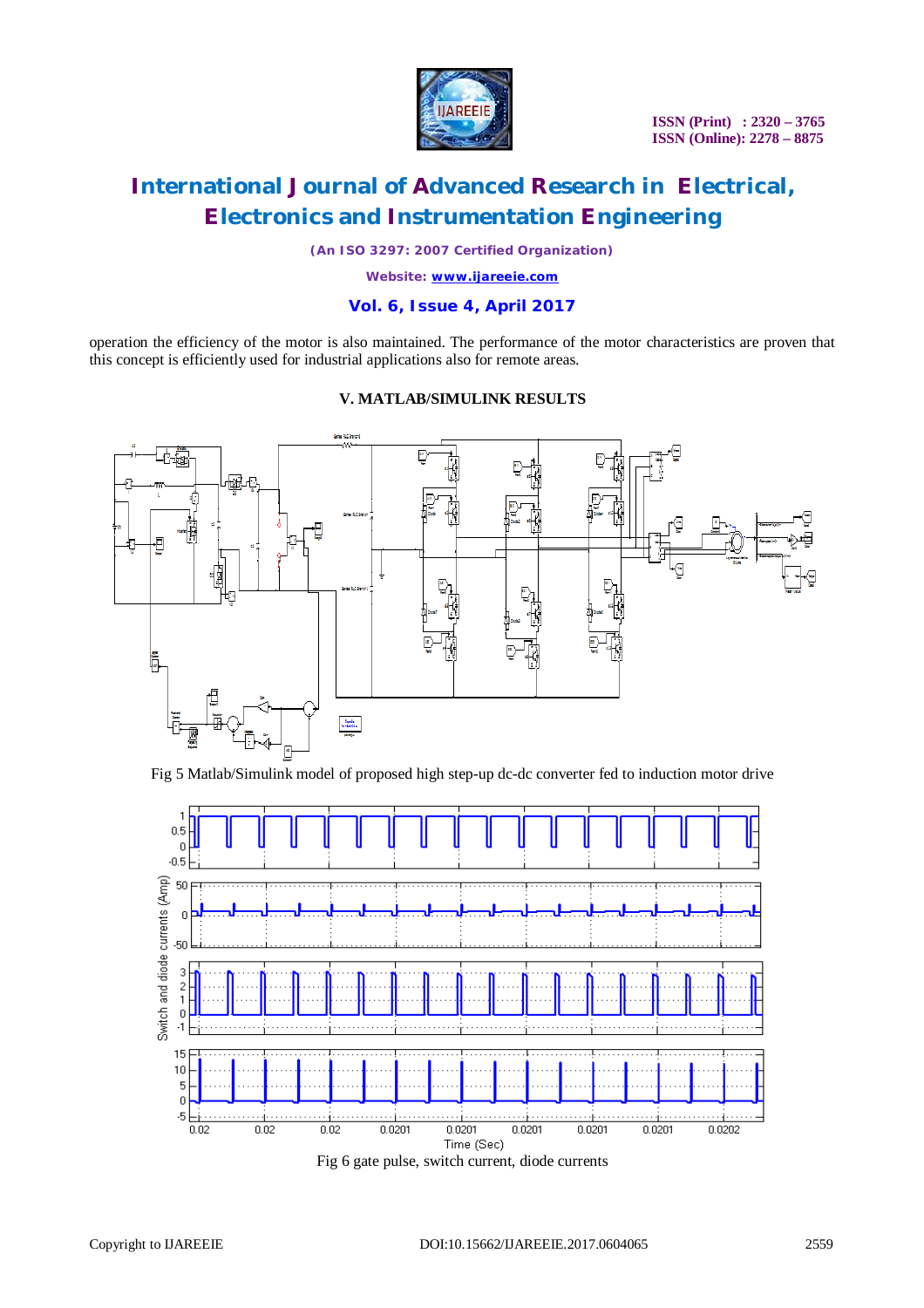

*(An ISO 3297: 2007 Certified Organization)*

*Website: [www.ijareeie.com](http://www.ijareeie.com)*

#### **Vol. 6, Issue 4, April 2017**

Fig 6 shows the gate to source voltage, switch current, input and output diode currents of the proposed high step-up converter with closed loop controller.



Fig 7 shows the output voltage of the proposed high step-up converter when operated in closed-loop controlled method. Here the output voltage is maintained constant.



Fig 8 shows the line voltages of induction motor drive

Fig 8 shows the Line-line voltages of the proposed converter fed to induction motor system, here the line voltages are showing five levels and the voltage value is approximately 400V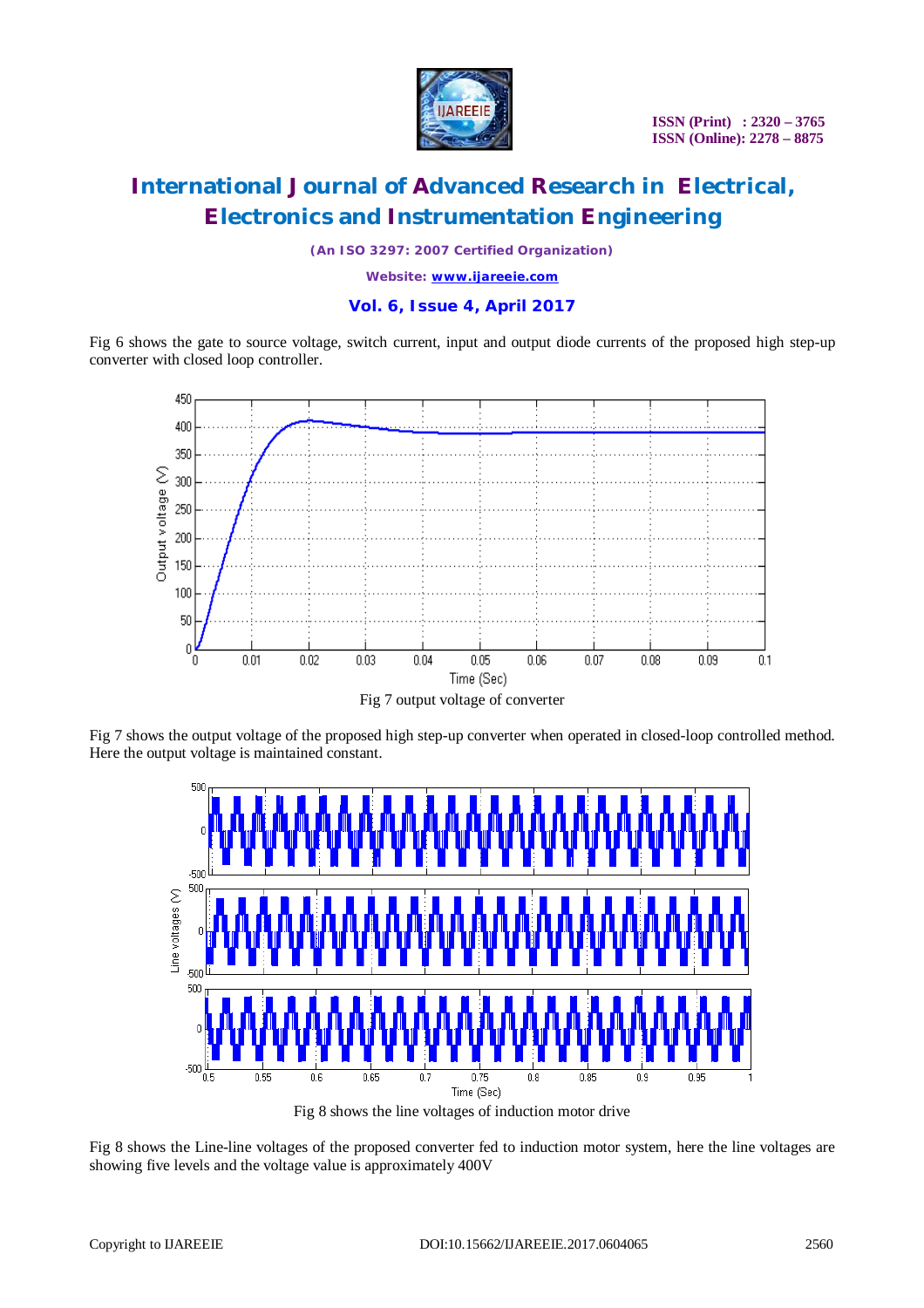

*(An ISO 3297: 2007 Certified Organization) Website: [www.ijareeie.com](http://www.ijareeie.com)* **Vol. 6, Issue 4, April 2017**



Fig 9 shows the three-phase line current of induction motor drive

Fig 9 shows the three phase line currents of the proposed converter fed to induction motor system, here the three phase line currents are showing sinusoidal response and the current value is approximately 16A



Fig 10 shows the phase voltages of the proposed converter fed to induction motor system, here the phase voltages are showing three levels and the voltage value is approximately 200V.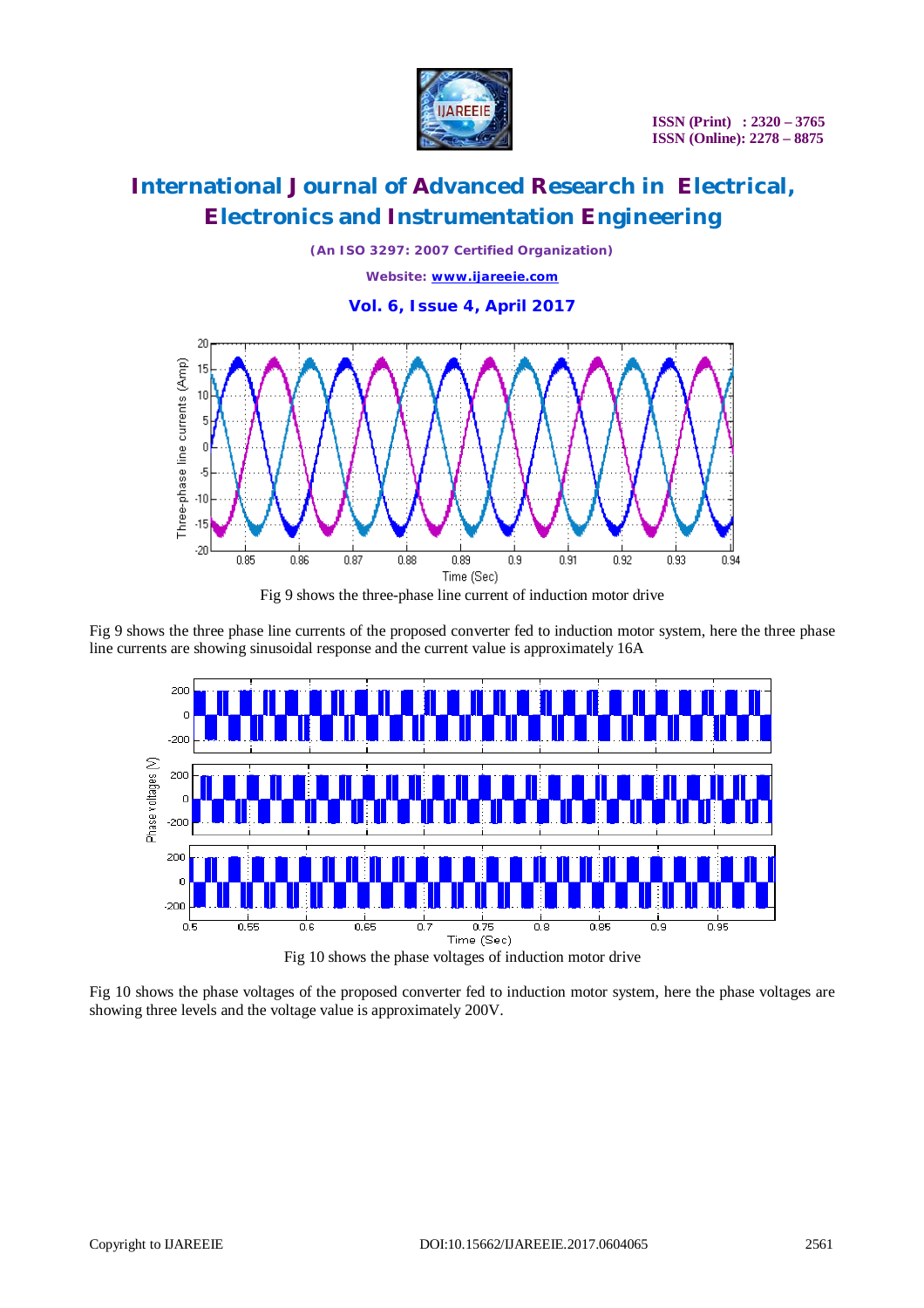

*(An ISO 3297: 2007 Certified Organization) Website: [www.ijareeie.com](http://www.ijareeie.com)* **Vol. 6, Issue 4, April 2017**



Fig 11 shows the Stator current, Speed and Torque response of the proposed high step-up converter fed to induction motor drive system, here when the time reaches to five time constants speed comes to steady-state and torque comes to 5 N-m.

### **VI. CONCLUSION**

Depending on the virtues of the proposed Switched capacitor converter and the switching-mode dc-dc converter a novel design of combined properties of the converters has been proposed. By operating the inductors and capacitors in switch on/off conditions output voltage is increased and is explained. The advantage of proposed concept is cost less when compared to other isolated converters and high efficiency. The proposed converter is operated under closed-loop condition and output voltage is maintained constant. Further the converter is fed to an Induction motor drive with the help of an inverter. The performance of the motor is analyzed with the help of Matlab/Simulink and results are observed.

| S.No | Name of the parameter | Value of parameter |
|------|-----------------------|--------------------|
|      | Input voltage         | 50 V               |
| っ    | Output voltage        | 400 V              |
| 3    | Switching frequency   | 100KHZ             |
|      | Output power          | 5Kw                |
| 5    | Output current        | 20A                |

Table-1 Simulation parameters: